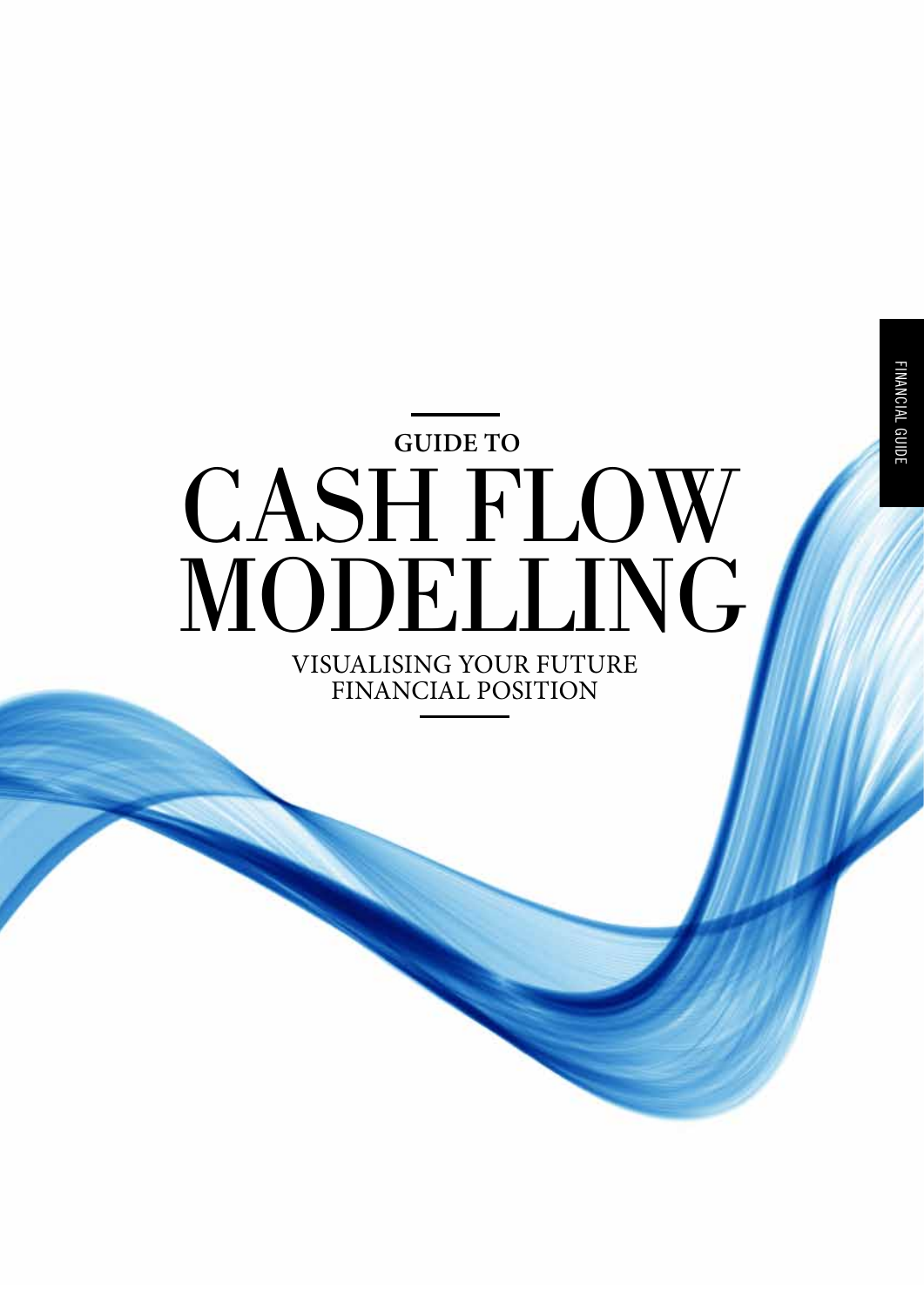### **A Guide to CASH FLOW MODELLING A Guide to CASH FLOW MODELLING**

## *How to visualise your financial future*

The order to develop your financial plan,<br>you need clarity over your goals, your<br>objectives and your motivations. Cash The order to develop your financial plan. you need clarity over your goals, your flow modelling illustrates what might happen to your finances in the future, and enables you to plan to ensure that you make the most of your money to achieve your financial objectives.

The process of cash flow modelling shows your current position relative to your preferred position and your goals by assessing your current and forecasted wealth, along with income inflows and expenditure outflows to create a picture of your finances, now and in the future. This detailed picture of your assets includes investments, debts, income and expenditure, which are projected forward, year by year, using calculated rates of growth, income, inflation, wage rises and interest rates.

In order to implement a detailed plan that outlines how to deliver your financial future, communication is vital. The process

and planning is only as good and as comprehensive as the information you provide. Cash flow modelling is most successful when making use of annual reviews and re-assessments, and you will need to be fully involved in the process as there can be variables.

## **Right asset allocation mix**

 $\blacksquare$  Produce a clear and detailed summary of your financial arrangements

Cash flow modelling can determine what recommendations and best course of action are appropriate for your particular situation, lifestyle and spending and the right asset allocation mix. The growth rate you require is calculated to meet your investment objectives. This rate is then cross-referenced with your attitude to risk to ensure your expectations are realistic and compatible with the asset allocation needed to achieve the necessary growth rate.

- $\blacksquare$  Define your family's version of the 'good life' and begin working towards it
- $\blacksquare$  Work towards achieving and maintaining financial independence
- $\blacksquare$  Ensure adequate provision is made for the financial consequences of the death or disablement of you or your partner
- $\blacksquare$  Plan to minimise your tax liabilities
- $\blacksquare$  Produce an analysis of your personal expenditure planning assumptions, balancing your cash inflows and your desired cash outflows
- $\blacksquare$  Estimate future cash flow on realistic assumptions
- $\blacksquare$  Develop an investment strategy for your capital and surplus income in accordance with risk/reward, flexibility and accessibility with which you are comfortable
- $\blacksquare$  Become aware of the tax issues that are likely to arise on your own death and that of your partner

With every financial corner you turn. it is important to 'run through the

Where cash flow modelling becomes particularly useful is the analysis of different scenarios based on decisions you may make – this could be lifestyle choices or perhaps investment decisions.

By matching your present and expected future liabilities with your income and capital, recommendations can be made to ensure that you don't run out of money throughout your life.

### **How much to save, spend and invest**

A snapshot in time is taken of your finances. The calculated rates of growth, income, tax and so on that are used to form the basis of any cash flow modelling exercise will always be assumptions. Therefore, regular reviews and reassessments are required to ensure you remain on track.

# **GUIDE TO** CASH FLOW MODELLING

Nearly all decisions are based on what is contained within the cash flow: from how much to save and spend, to how funds should be invested to achieve the required return, so there is a lot that needs to be managed.

## **A lifetime cash flow plan should enable you to:**

## **Running through the numbers**

numbers', which will help you make the right financial decisions. It is important to be specific. For example, it is not enough to say, 'I want to have enough to retire comfortably'. You need to think realistically about how much you will need – the more specific you are, the easier it will be to come up with a plan to achieve your goals.

If your needs are not accurately established, then the cash flow will not be seen as personal, and therefore you are unlikely to perceive value in it.

Some years, there may not be any change, or just small tweaks. However, in other years, there may be something significant; either way, you will need to ensure things are up to date and to keep your own peace of mind knowing your plans are still on track.

It is vital that you are made aware that certain assumptions have been made in the making of your plan. Projected inflation and growth rates need to be made clear, and it should be explained that the plan and cash flow model is only as good as the information provided, so it is critical that it is reviewed.

=

*INFORMATION IS BASED ON OUR CURRENT UNDERSTANDING OF TAXATION LEGISLATION AND REGULATIONS. ANY LEVELS AND BASES OF, AND RELIEFS FROM, TAXATION ARE SUBJECT TO CHANGE.*

*THE VALUE OF INVESTMENTS AND INCOME FROM THEM MAY GO DOWN. YOU MAY NOT GET BACK THE ORIGINAL AMOUNT INVESTED.*

*PAST PERFORMANCE IS NOT A RELIABLE INDICATOR OF FUTURE PERFORMANCE*

**Cash flow modelling can DETERMINE WHAT recommendations and best course of action are appropriate for your particular situation and the right asset allocation mix.** 

## **Are your future financial plans on track?**

Cash flow modelling helps you stay in control of your financial future by giving a more holistic planning approach and clearer picture of the consequences of change on an ongoing basis. It also helps to give an idea of when certain key decisions should be made, such as retiring early or downsizing a property. For more information, or to discuss how we could assist you to achieve the financial control and freedom you require, please contact us.